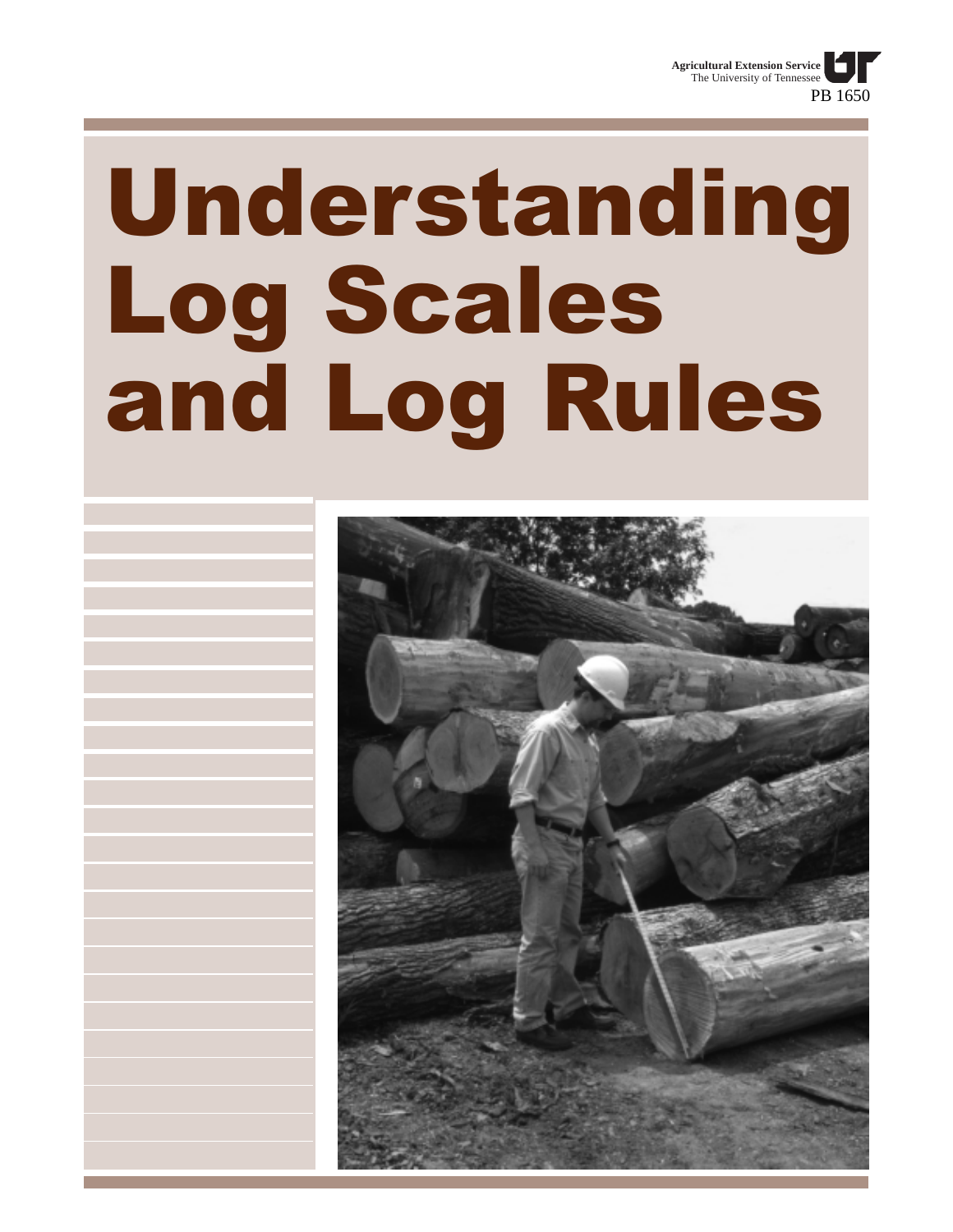# Understanding Log Scales and Log Rules

**Brian Bond, Assistant Professor, Forestry, Wildlife and Fisheries**

# Introduction

A necessary step in determining the value of timber at the mill is establishing the estimated volume by standard scaling practices. Examples of scaling practices include measuring the weight of pulpwood to estimate the volume and measuring the dimensions of hardwood sawlogs, along with applying a log rule to determine how much lumber can be sawn from the log. This publication describes common methods of log scaling and log rules used in Tennessee.

Scaling estimates the log volume on a board foot, cubic foot, linear foot or cord basis. In scaling pulpwood or chipwood, the volume of available material is usually estimated from the weight of the product, where moisture content, species and other factors are considered. For logs that are to be processed into lumber, log rules are usually applied to estimate the total volume (expressed in board feet) of lumber that can be sawn. A board foot is equivalent to a 1 inch thick by 12 inches long by 12 inches wide, or a 144 cubic-inch piece of wood. Scaling methods are *estimates* of volume; therefore, variability exists between the different methods based on log shape, density, size, taper, moisture content and human error.

# Purpose of log scaling

Log scaling determines the quantity of wood and is done primarily to determine the value of individual logs. Scaling also is used to maintain accountability for paying loggers and landowners, to evaluate the financial performance of a sawmill, to ensure the quality of logs entering the mill yard, to assist in inventory and quality control, and to allow tracking of mill efficiency.

# Methods of log scaling

There are several common methods for estimating the volume of wood available in a log. These include board-foot scaling, cubic volume scaling, weight scaling and electronic scanning. Due to differences in how each scale incorporates size, taper, moisture content, density, etc., it is difficult to accurately convert volumes between scaling methods.

## *1. Weight-scaling methods*

Weight scaling is often applied to pulpwood, chipwood and Southern pine sawlogs, and has recently begun to be used with hardwood saw logs. Weight scaling is usually done by first weighing log trucks that are fully loaded and then weighing the truck again when empty to determine the weight of the load. The weight can be converted to an equivalent board foot or cord volume if desired. Many companies use standard weight-scale factors for pricing, and some develop their own factors based on their product mix. Weight-scale factors vary with timber quality, density, moisture content and mill efficiency. An example of weights and volumes for Loblolly Pine is given in Table 1. Forest site differences effect wood density; therefore, weight scale factors vary with different geographic locations.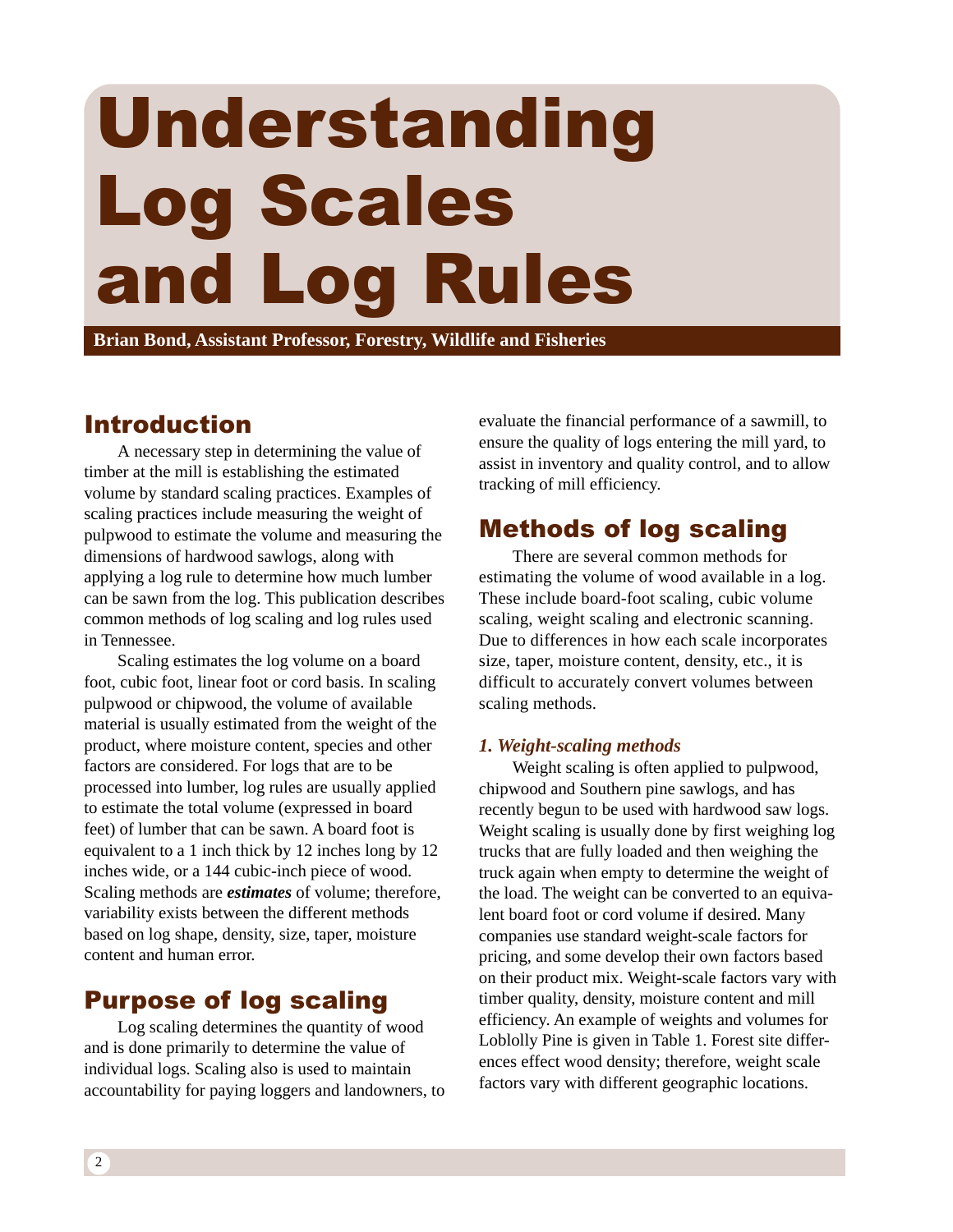| Table 1.<br>Weight ranges for lobiolly pine<br>where MBF is a thousand board feet. |                  |                 |                 |  |  |
|------------------------------------------------------------------------------------|------------------|-----------------|-----------------|--|--|
| Lbs. per cord                                                                      | <b>Tons/cord</b> | Lbs.<br>per/MBF | <b>Tons/MBF</b> |  |  |
| 5,000-5,600                                                                        | 2.5              | 19,000-22,500   | 9.5             |  |  |

The benefits of weight scaling are that it reduces scaling costs, requires less handling of logs, encourages prompt delivery after harvesting and is completed quickly. However, this method does not consider log quality or species mix, log diameter, length and soundness. These factors are very important to landowners and sawmills. For example, a load of larger, longer and more sound logs will produce significantly more lumber than will a load of the same weight with more logs that have smaller diameters and shorter lengths, yet the price paid for each will be the same.

#### *2. Electronic methods*

Electronic measures of log volume use light curtains or lasers to measure log diameter, length and taper. These measures of log volume are very accurate and efficient. They are often used for automated selection of an optimized sawing pattern for maximizing yield in a sawmill. The main drawback of this method is the expense of the equipment required. Electronic volume scanners are used extensively in large Southern pine sawmills and are gaining favor in hardwood sawmills.

#### *3. Board-foot log scaling methods*

Board-foot log scaling methods have traditionally been the standard used with the industry and are still the most commonly used. This method estimates the volume of lumber that can be sawn from a log on a board-foot basis and requires that each log be scaled according to a specific log rule. A log rule is a mathematical formula or table that gives an estimate of the net yield of lumber in board feet for logs given a specific diameter and length. Log rules generally have allowances for losses in yield due to saw kerf, producing slabs, edging and shrinkage. More than 95 log rules are recognized in the US and Canada. Each log rule is different because of the

way log taper, saw kerf, slabbing, edging and other manufacturing variables are calculated. Logs are not perfect cylinders, so each rule uses a different method to estimate the volume of a tapered, imperfect cylinder. Most log rules were developed prior to the 1930s, so they do not account for modern sawmill technology (thinner saw kerfs, better equipment, etc.), often underestimating today's actual yield.

# Common log rules

The three most common rules are the Doyle, Scribner Decimal C and International  $\frac{1}{4}$ -inch. Figure 1 displays the differences between the amount of lumber that can be sawn from a log versus the estimated scale for the rules discussed. The International  $\frac{1}{4}$ -inch rule is used as the base. The history, derivation of the rule and differences between rules are discussed below.

#### *1. Doyle Log Rule*

The Doyle rule is the most common rule used in hardwood log scaling in Tennessee. Edward Doyle developed this rule prior to 1850. This rule estimates the volume based on log length, diameter, slabs, edgings, shrinkage and production of sawdust. The allowance for slabs and edgings is too large for small logs and is too small for large logs. Also, the rule allows for only a 4.5 percent reduction of log volume for sawdust and shrinkage where most rules allow between 10-30 percent. There is no allowance for taper.

The formula used in estimating lumber volumes using the Doyle rule is

Log Volume (bd. ft.) = 
$$
\frac{(D-4)^2 L}{16}
$$

where D is the diameter inside the bark measured in inches at the small end of the log and L is the nominal log length measured in feet.

#### *2. Scribner Log Rule*

J. M. Scribner developed the Scribner log rule in 1846. This rule is based on a series of diagrams outlining the sawing pattern for 1-inch lumber for each diameter and length class with a  $\frac{1}{4}$ -inch allowance for saw kerf. Taper is not accounted for in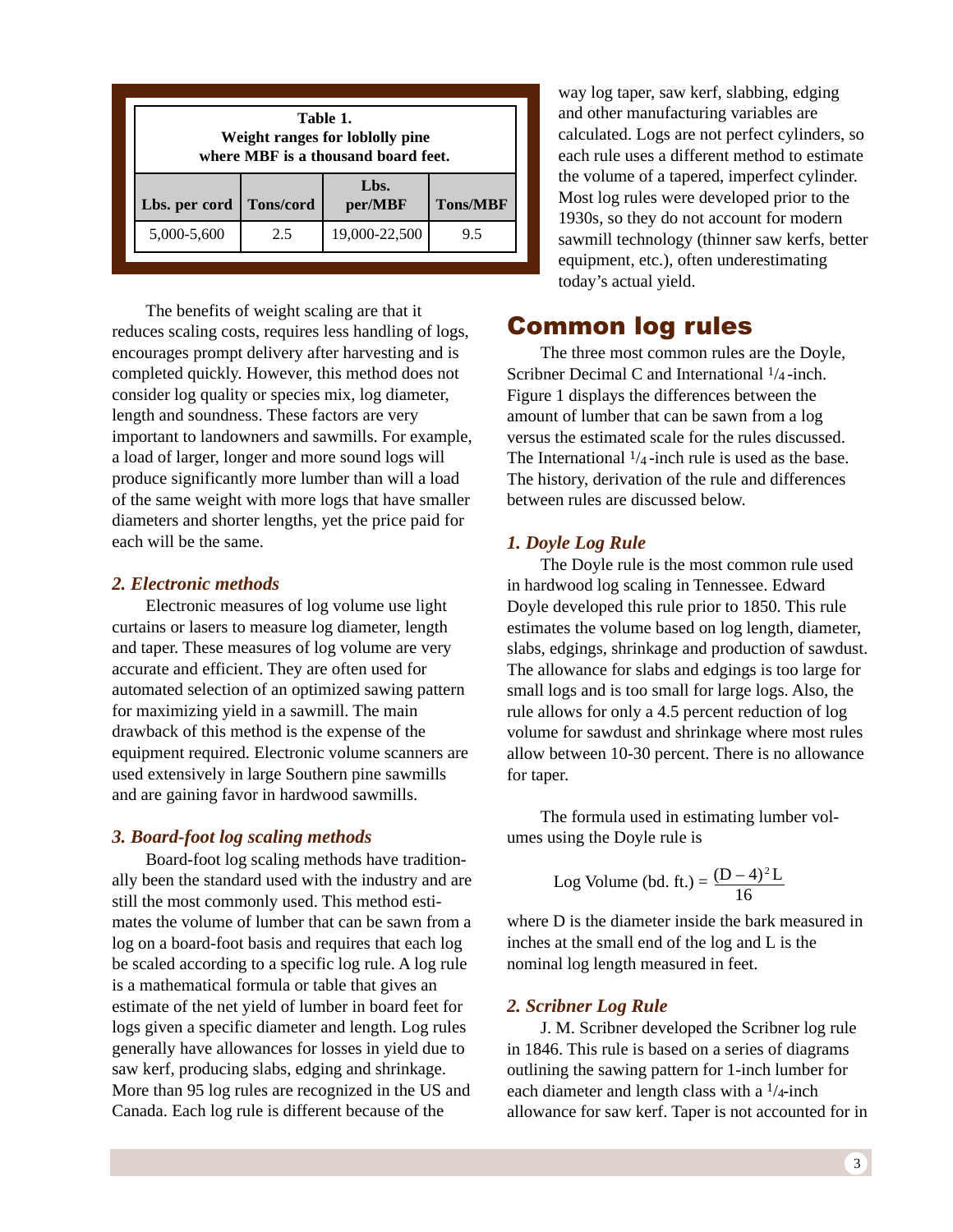the rule, so it under-estimates volumes for logs more than 16 feet in length. One disadvantage of this rule is that there is no uniform slab allowance for log diameters.

A change was made to the basic Scribner rule in the early 1900s to make it easier to apply. This new rule is known as the Scribner Decimal C rule and is different from the standard Scribner rule in that all volumes are rounded to the nearest 10 board feet. For example, a log that scales 64 board feet would be rounded to 60 board feet. This rule is commonly used on the West Coast and in the South for pine saw logs.

A formula which closely estimates the Scribner rule is

Log Volume (bd. ft.) = 
$$
(0.79D^2 - 2D - 4) \frac{L}{16}
$$

where D is the diameter inside the bark measured in inches at the small end of the log and L is the nominal log length measured in feet.

### *3. International 1/4 - inch Log Rule*

Judson C. Clark originally developed this formula-based rule around 1906 as the International  $\frac{1}{8}$ -inch rule. In 1917 he developed the International  $\frac{1}{4}$  inch rule, which increased the saw kerf allowance to  $\frac{1}{4}$ -inch in the formula. This  $\frac{1}{4}$ -inch rule is the form used today. The rule is based on analysis of losses that occur during the conversion of sawlogs

to lumber and is one of the few rules that incorporates taper. The rule assumes a taper of  $\frac{1}{2}$  inch in 4 feet. All calculated values are rounded to the nearest 5 board feet. This rule is generally used in timber sales in eastern national forests and state forests in Tennessee. This is the most accurate rule of the three discussed.

The formula used in estimating lumber volumes using the International  $\frac{1}{4}$ -inch rule is

For 4-foot lengths:  $BF = (0.199D^2 - 0.642D)$ For 8-foot lengths:  $BF = (0.398D^2 - 1.086D - 0.27)$ For 12-foot lengths:  $BF = (0.597D^2 - 0.330D - 0.72)$ For 16-foot lengths:  $BF = (0.796D^2 - 0.375D - 1.23)$ For 20-foot lengths:  $BF = (0.995D^2 - 0.221D - 1.72)$ 

where D is the diameter inside the bark measured in inches at the small end of the log and BF is board feet.

# Selecting a Log Rule

Of the three rules discussed, the Doyle rule is the least accurate in lumber volume estimation. The rule's inaccuracies are due to the method by which slabs and edgings are accounted for and the lack of allowance for log taper. This rule underscales small logs and overscales large logs. The main reason this rule is used so often in Tennessee is that it has been used for scaling

| Table 2.<br>Comparison of the stumpage value of logs for each log rule using a sample of<br>oak logs 12 feet in length, where BF is board feet<br>and MBF is a thousand board feet. |            |                         |                                            |  |  |
|-------------------------------------------------------------------------------------------------------------------------------------------------------------------------------------|------------|-------------------------|--------------------------------------------|--|--|
| <b>Diameter</b>                                                                                                                                                                     | Doyle rule | <b>Scribner</b><br>rule | International <sup>1</sup> /4<br>inch rule |  |  |
| $10^{7}$                                                                                                                                                                            | 27 BF      | 40 BF                   | 45 BF                                      |  |  |
| 14"                                                                                                                                                                                 | 75 BF      | 86 BF                   | 100 BF                                     |  |  |
| $20^{\circ}$                                                                                                                                                                        | 192 BF     | 210 BF                  | 210 BF                                     |  |  |
| <b>Estimated Total Board feet</b>                                                                                                                                                   | 294 BF     | 336 BF                  | 355 BF                                     |  |  |
| Stumpage value per MBF                                                                                                                                                              | \$298/MBF  | \$223/MBF               | \$185/MBF                                  |  |  |
| Total stumpage value                                                                                                                                                                | \$88       | \$75                    | \$65                                       |  |  |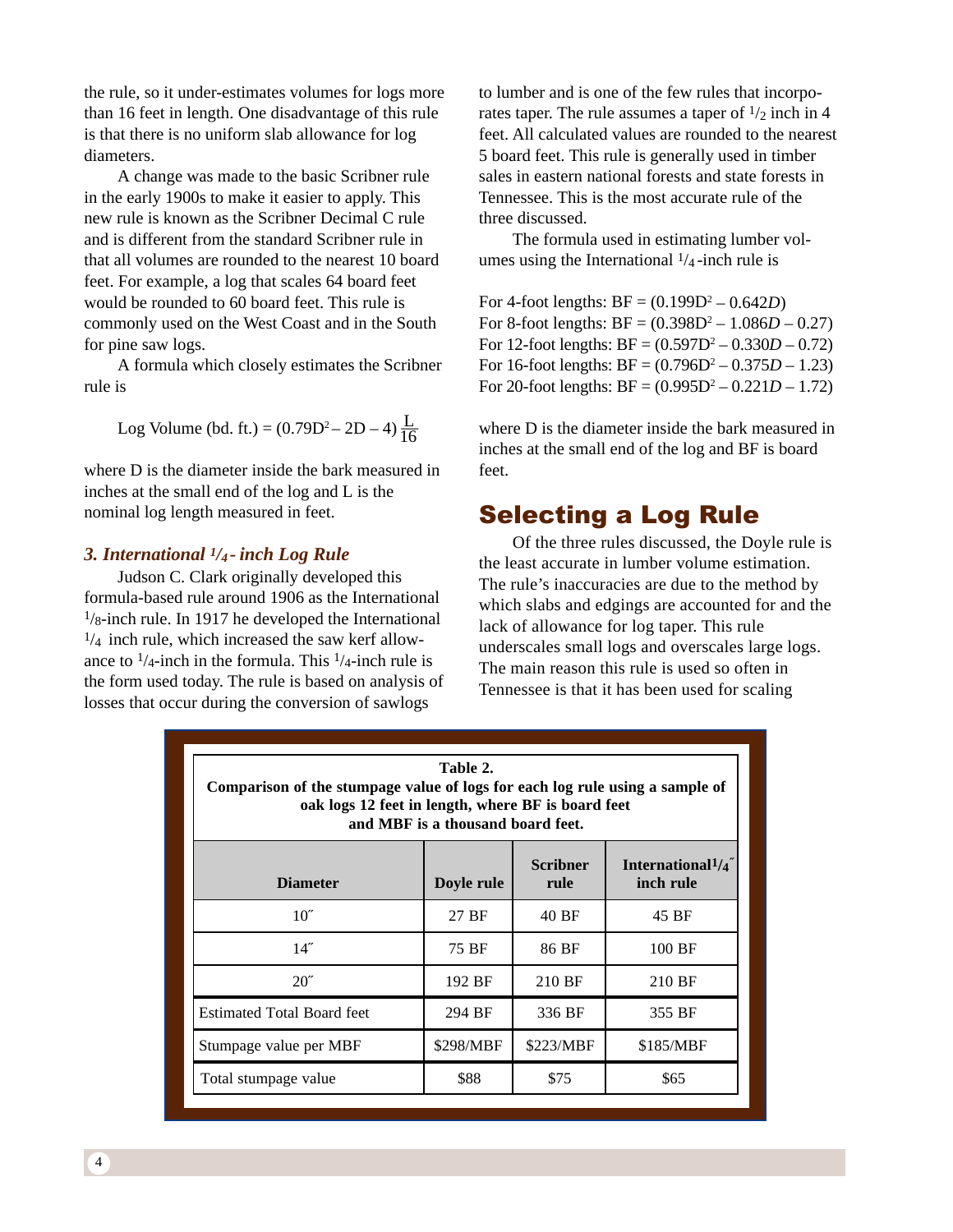hardwood logs for so long that the volumes the rule gives have become the standards of value. The errors associated with the rule are usually well understood by both the buyer and seller of logs so the prices paid for logs are adjusted appropriately. Table 2 shows the differences in prices paid for a volume of logs for the three log rules discussed.

The Scribner rule is an intermediate estimator of lumber volume for logs less than 28 inches in diameter and less than 16 feet in length. Its inaccuracies come from the lack of allowance for log taper and a uniform slab allowance for different log diameters.

The International  $\frac{1}{4}$ -inch rule is the most accurate of the rules discussed; however, it is not as commonly used in Tennessee because of the familiarity with the Doyle rule. The log rule used will vary for different areas within the state. In rules that scale low, the adjustment is usually made by increasing the cost per thousand board feet for logs. Often, such rules have been used for scaling hardwood logs for so long that the volumes the rule gives have become the standards of value. An example of this is the common use of the Doyle rule. The rule used is commonly chosen based on the tradition of an area rather than the rule's accuracy in volume estimation.

Due to the differences in volume estimation (as seen in Table 3) and difficulty in converting between log rules, the buyer and seller of logs should agree on the scale to be used and be consistent with its use. When using a contract, the seller usually dictates the log rule used.

Some common conversion factors between rules for sawtimber price estimates are listed below.

#### **To convert sawtimber** *prices* **from:**

- Doyle to Scribner, multiply Doyle prices by .75
- Scribner to Doyle, multiply Scribner prices by 1.33
- Doyle to International, multiply Doyle prices by .62
- International to Doyle, multiply International prices by 1.6
- Scribner to International, multiply Scribner prices by .83
- International to Scribner, multiply International prices by 1.2

# Applying a Log Rule

Scaling a log is a matter of measuring the average diameter inside the bark at the small end of the log, measuring the length of the log and using the log rule to determine the gross scale and then deducting defect volume to attain the net scale. In

| Table 3.<br>Comparison of board foot volumes for the Doyle, Scribner and International<br>$1/4$ - inch log rules based on 16-ft. logs. |                      |                                                |                                          |  |  |
|----------------------------------------------------------------------------------------------------------------------------------------|----------------------|------------------------------------------------|------------------------------------------|--|--|
| <b>Small-end Diameter</b><br>(inches)                                                                                                  | <b>Doyle</b><br>Rule | (Volume in Board Feet)<br><b>Scribner Rule</b> | <b>International</b><br>$1/4$ -inch Rule |  |  |
| 6                                                                                                                                      | 4                    | 18                                             | 20                                       |  |  |
| 8                                                                                                                                      | 16                   | 32                                             | 40                                       |  |  |
| 10                                                                                                                                     | 36                   | 50                                             | 65                                       |  |  |
| 12                                                                                                                                     | 64                   | 79                                             | 95                                       |  |  |
| 14                                                                                                                                     | 100                  | 114                                            | 135                                      |  |  |
| 16                                                                                                                                     | 144                  | 159                                            | 180                                      |  |  |
| 20                                                                                                                                     | 256                  | 280                                            | 290                                      |  |  |
| 25                                                                                                                                     | 441                  | 459                                            | 460                                      |  |  |
| 30                                                                                                                                     | 676                  | 657                                            | 675                                      |  |  |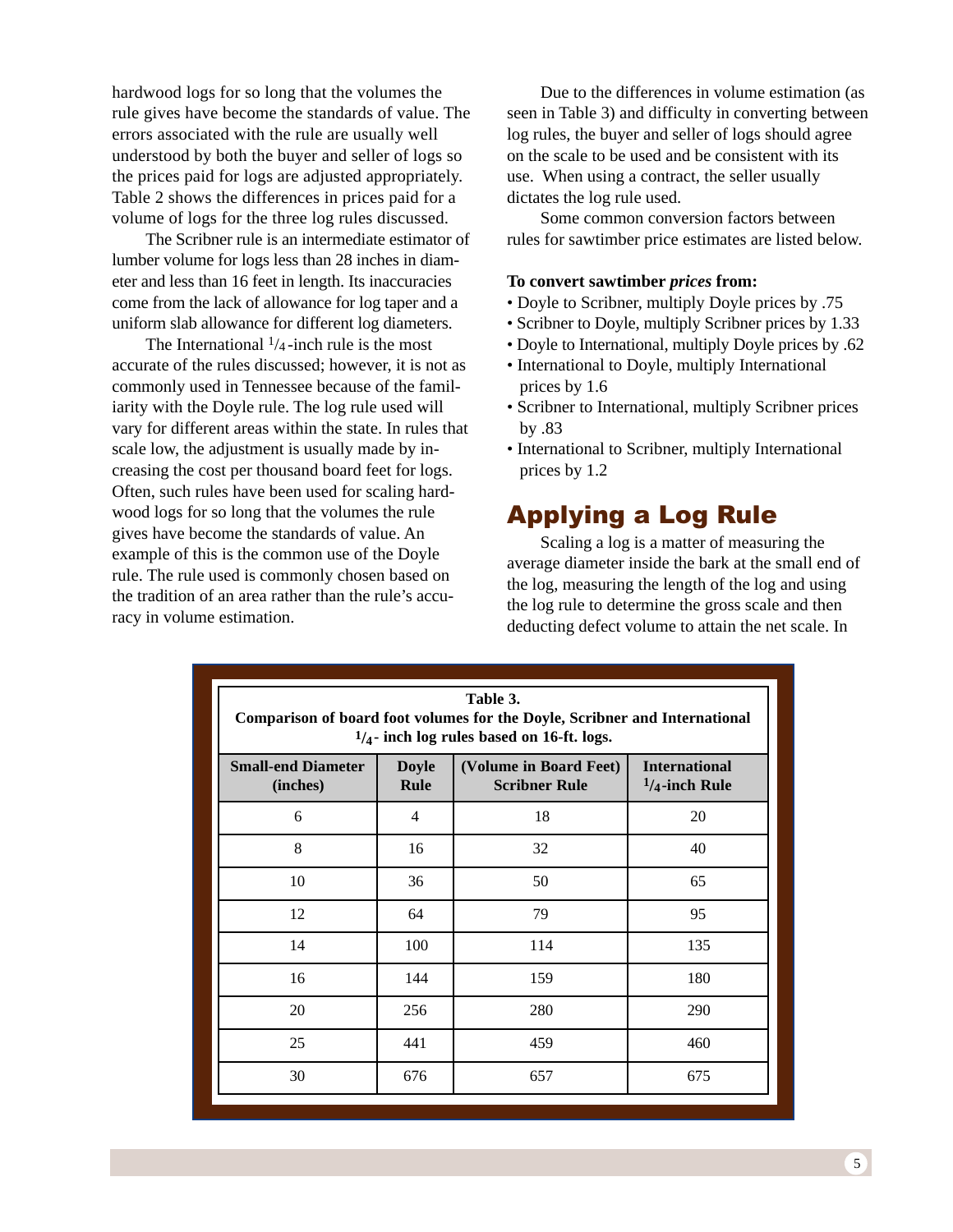

*Figure 1. The relationship of the International* **1/4**-inch*, Scribner and Doyle log rules for 16-foot longs. The International rule is used as the standard of comparison. D.I.B is the log diameter measured inside the bark.*

determining the diameter when log ends are not round, two measurements are taken and averaged. Log diameters are tallied to the nearest inch. For example, a  $12 \frac{1}{4}$ -inch diameter is tallied as a 12-

inch diameter and a  $12 \frac{3}{4}$ -inch diameter is tallied as 13-inch diameter. Once the gross scale has been determined, the log must be examined for defects that reduce the volume of wood available for lumber production. Defects that reduce volume and are considered scalable defects include rot, checks, sweep and crook. Scaling defects should not be confused with grading defects, which are those defects that reduce the value of the material that can be sawn from the log. Examples of grading defects are knots, small branches and bumps.

Figure 2 gives examples of the cull deductions used for log defects. Determining scale deductions requires skill and experience. For more information on scale deductions, see the national forest log scaling handbook, Amendment No.6, U.S. Department of Agriculture, Forest Service, 1985. Once scale deductions have been determined, they are subtracted from the gross scale to obtain the net scale. The net scale is the estimate of sound volume of a log. The value of the log should be attained using the net scale.



*Figure 2. Volume deductions for log-scaling defects.*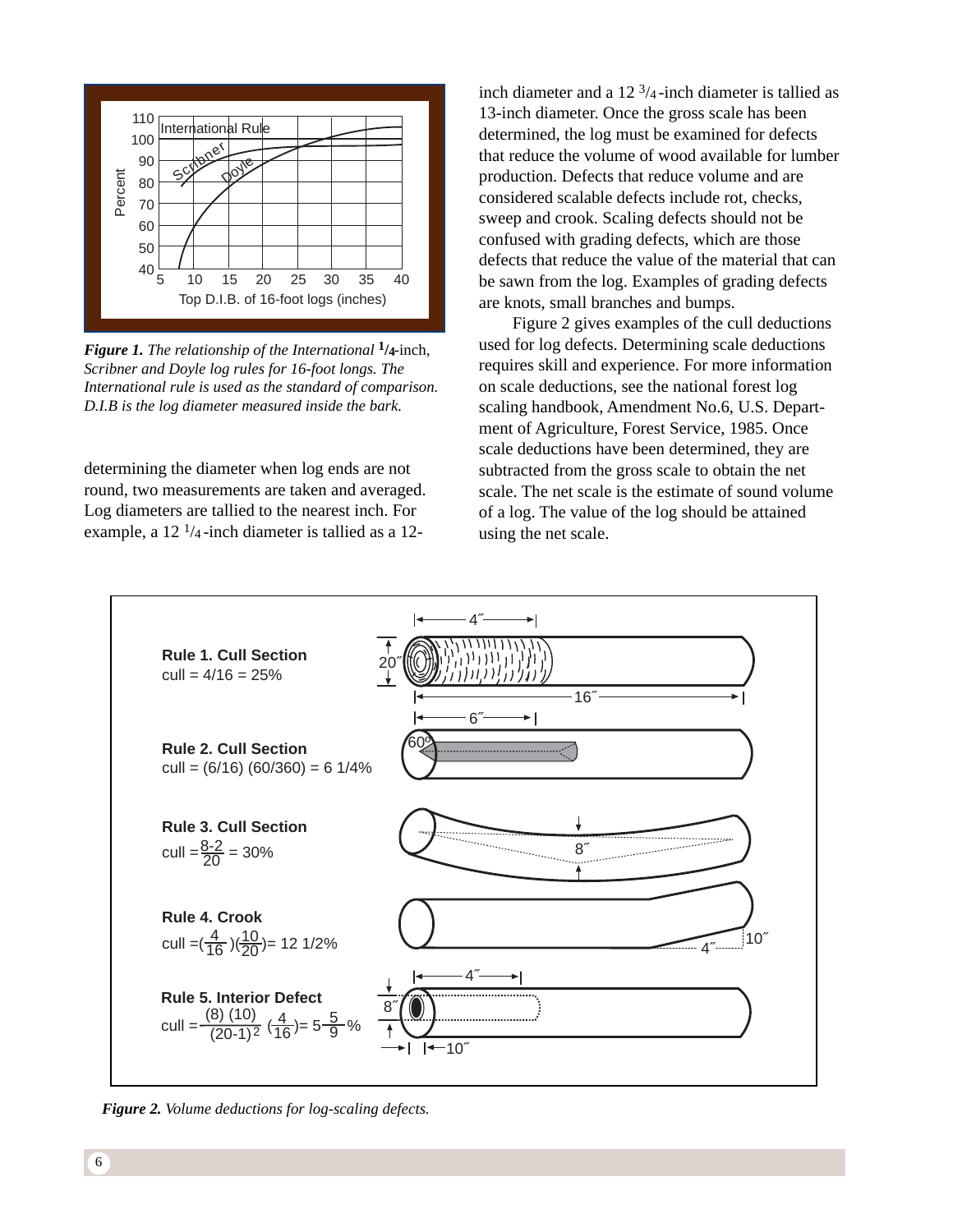The proper application of log scaling will assist the timber seller and buyer in estimating the value of the final product. When scaling saw logs, be consistent in the rule chosen and understand the difficulties associated with it for volume estimation. By understanding the shortcomings of each rule, you can assure that the proper adjustments are made in the process of value estimation. If you have further questions regarding these measures and values please contact:

Dr. Brian Bond Department of Forestry, Wildlife and Fisheries The University of Tennessee P.O. Box 1071 Knoxville, TN 37901-1071 Phone (423) 974-7126 Fax (423) 974-4714 http://fwf.ag.utk.edu/